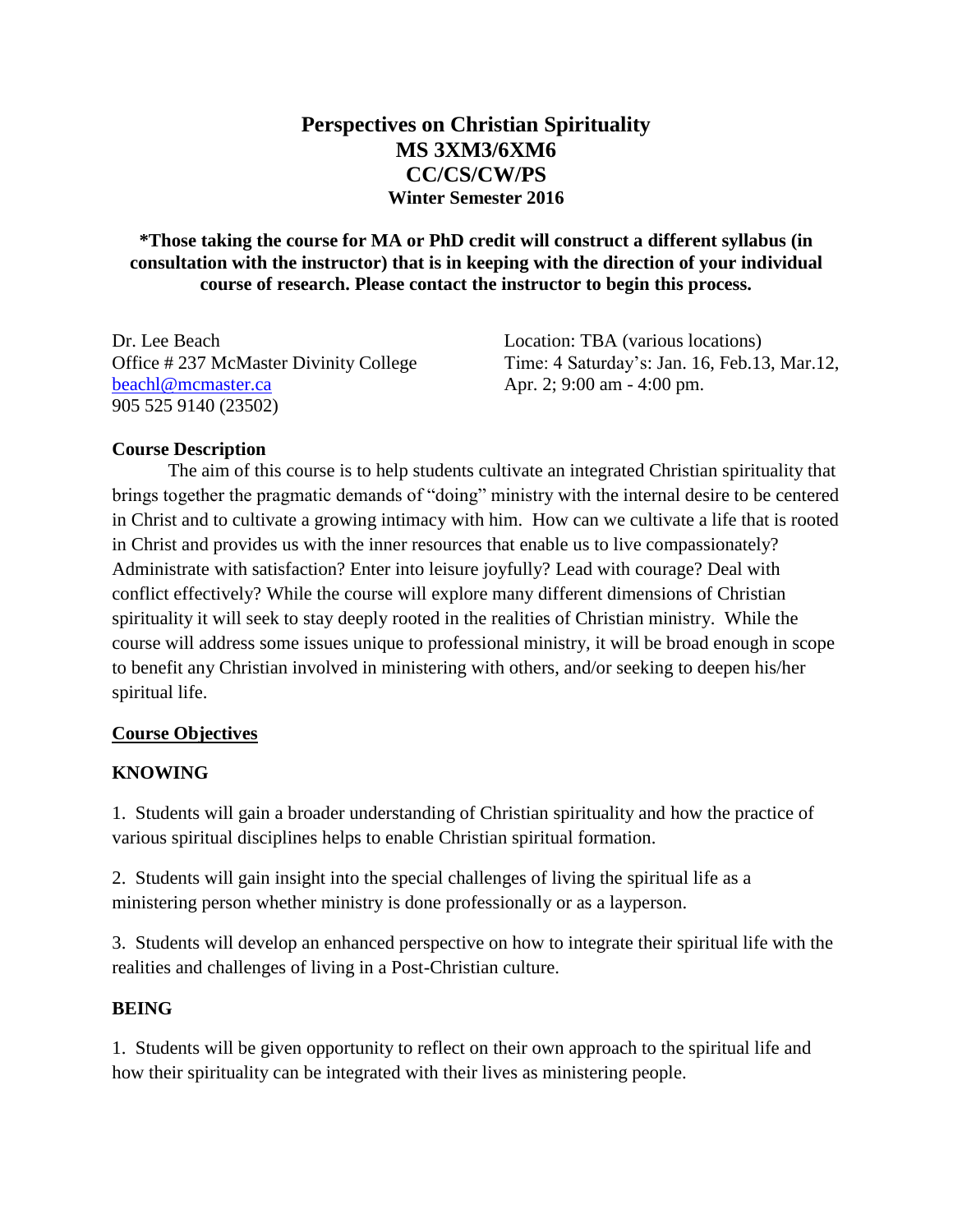2. Students will be given opportunity to reflect on the ways God is inviting them grow spiritually.

## **DOING**

1. Students will begin to consider ways to include new spiritual disciplines and perspectives into their daily lives and the work of ministry.

2. Students will develop a strategy for ongoing spiritual formation for their lives.

A core value of our class is that it is a "learning community," designed to be a place where each member of the community can grow through positive affirmation and constructive input. We should all come to the community as people in process, open to be deconstructed and formed through our mutual learning experience.

As professor it is my responsibility to empower each class member as a learner by treating each student with respect and dignity. I come to position myself as a fellow learner in the community and to offer information, reflection, experience and questions for us to reflect on together. Further, it is my responsibility to give good evaluation and feedback to your thinking, both as you offer it to the class in our discussions and through written work so that your growth through this class can be maximized as a result of our collaboration.

As a responsible member of our learning community you will be expected to commit yourself to the class throughout the semester that we are together. This means that in our class interactions you will endeavor to treat all members of our class with respect and dignity. Your attendance is required as your presence is necessary for our community (that is our class) to function at an optimal level. Assignments should be handed in on time and in good order either in hard copy or electronically in a word document (please avoid pdf's if at all possible). All late assignments will be subject to a penalty of 2% for each day (including weekends) that it is late.

I am not only available but also welcome and enjoy connections with each of you outside class time. If you would like to meet together please feel free to make an appointment with me for a time that works for both of us.

## **\*Additional Course Fees**

An additional fee of \$35.00, payable to the College, will apply to cover the cost of the one day retreat and additional course fees.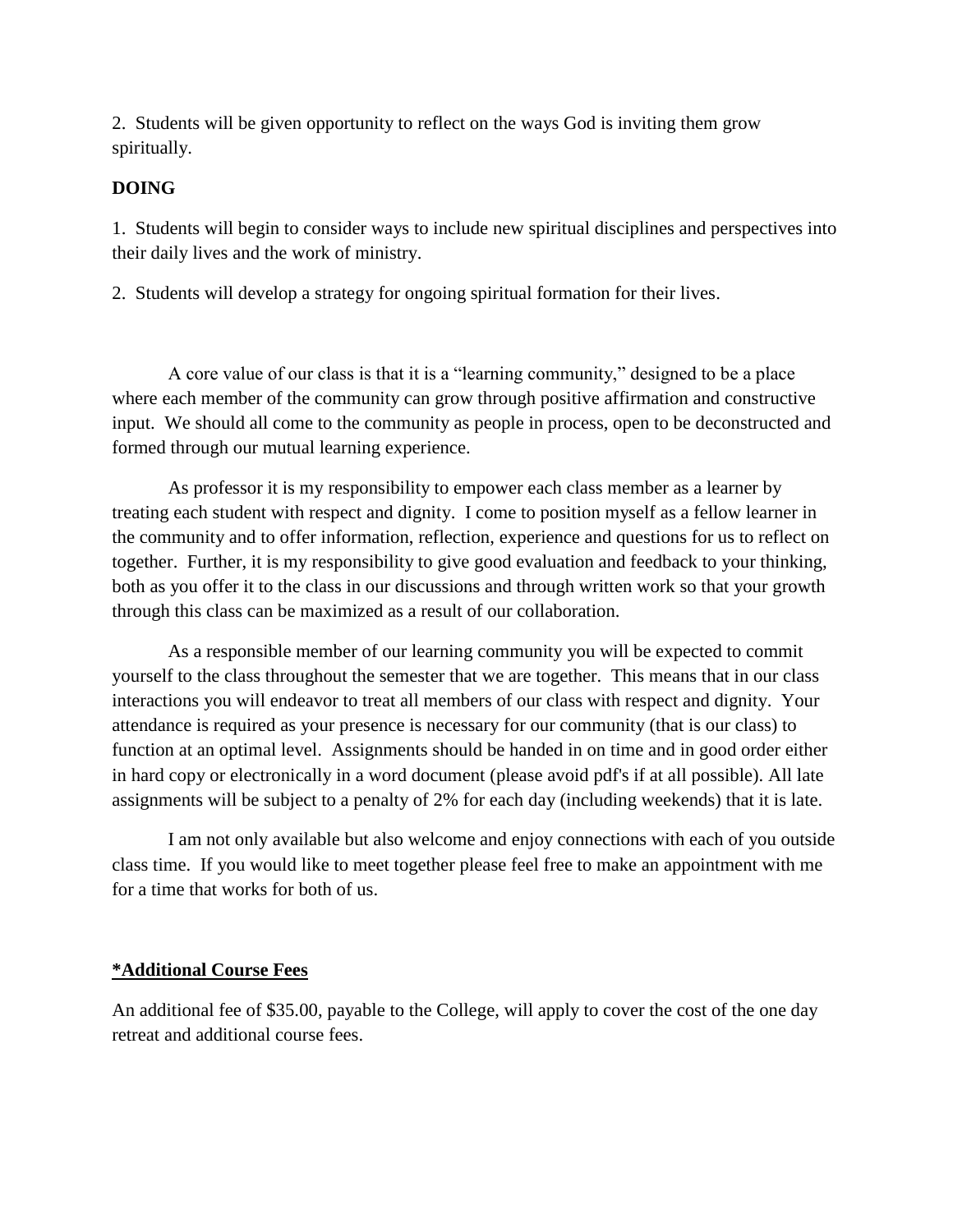## **Course Outline**

Each week we will meet in a different location (all within the Hamilton area) in order to explore the specific emphasis of that week's class. Week one we will meet at the Divinity College, week two we will meet in a downtown Hamilton location, week three we will meet at a local retreat center, week four we will meet in a local church. Weeks two through four will follow the same format each week;

- Book club: discussion of assigned text
- Lecture and discussion of that week's topic
- Experiential learning exercise and debriefing discussion
- Lecture, application, and discussion.

**Week One: Discovering the Dimensions and Diversity of Christian Spirituality (Jan.16)\*Class meets at McMaster Divinity College Rm# TBA**

**Week Two: Relational Spirituality: Finding God in the people and places we serve (Feb. 13) \*Meeting place TBA**

**Week Three: Personal Spirituality: Cultivating the habits of the inner life (Mar. 12) \*Meeting place TBA**

**Week Four: Spirituality in the Rhythm of Ministry: Finding God in the routine (Apr. 2) \*Meeting place TBA**

## **Required Texts**

- Marilynne Robinson, *Gilead*. Harper Perennial, 2004.
- Henri Nouwen, *The Genesee Diary: Report from a Trappist Monastery.* New York: Doubleday, 1981.
- Eugene Peterson, *Working the Angles: The Shape of Pastoral Integrity.* Grand Rapids: Eerdmans, 1987.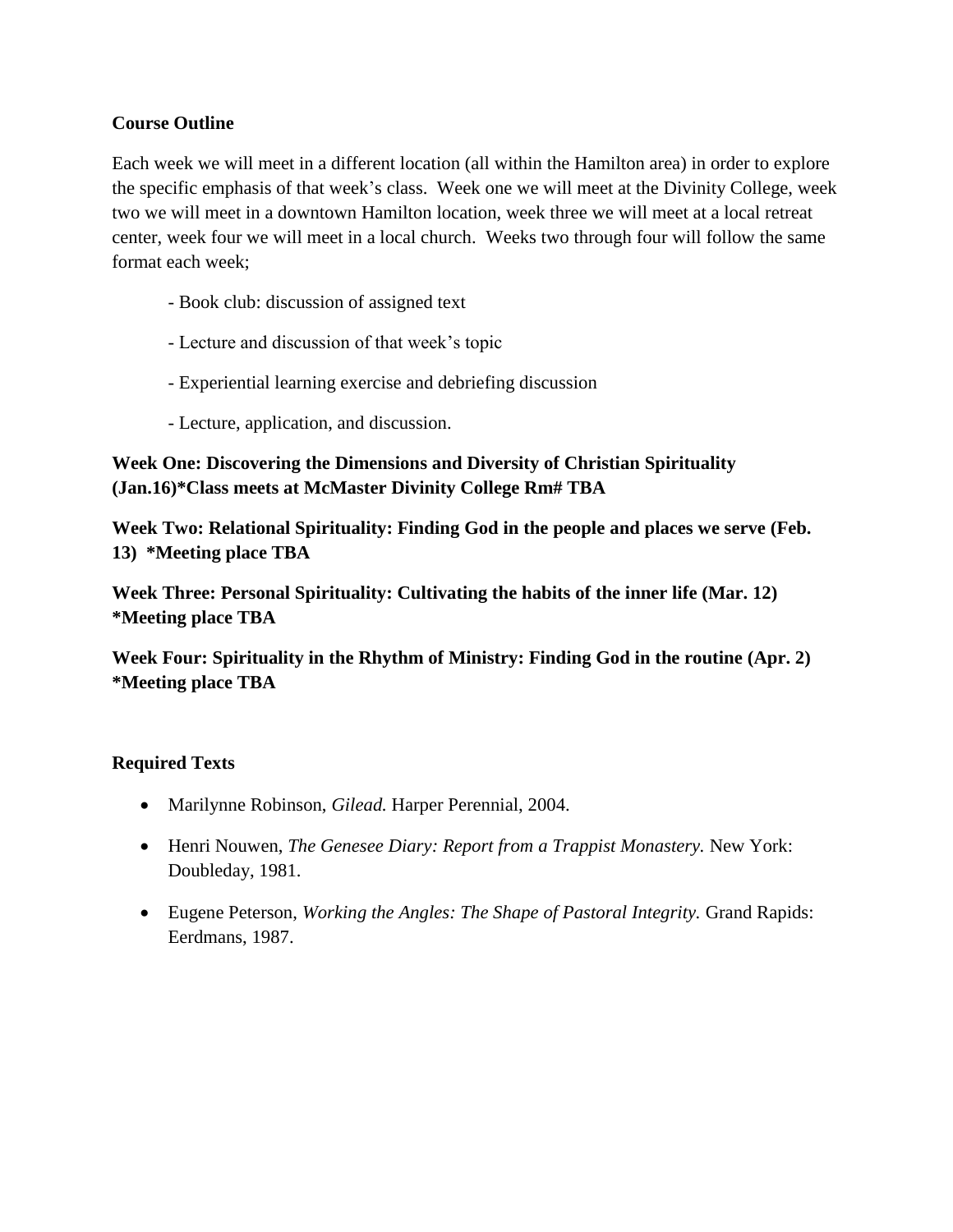#### **Assignments**

### **1. Reading Journals**

Keep a journal for each book while reading the required course texts (three different journals in total). Each journal should record your response to and personal interaction with the book throughout your reading of it. These journals are designed to be personal reflections on the things that stand out to you in your reading, are helpful to you, salient points to remember, and spiritual insights you gained. Also, any ways that you did not find the book helpful or satisfying can also be included. Each journal should be personal and reflective on the content of the book. It should also demonstrate ways that the book engages and informs your particular specialization. Thus pastoral studies specialists should reflect on how the book informs pastoral practice, church in culture specialists should reflect on ways that the book engages with and/or critiques contemporary culture, worldview specialists should consider the ways the books inform worldview and counseling/spiritual care specialists should reflect on ways the book might inform these disciplines. The should be submitted in electronic format and are designed to help prepare you for the book club discussions that are part of weeks 2, 3 &4.

**Each journal should be aprox. 3-5 pages (double spaced), although length is flexible depending on the format used. Each journal (3 in total) is worth 10% (for a total of 30%) of the course grade.** 

**Due Dates: Gilead (Feb.13, 2016) The Genesee Diary (Mar. 12, 2016) Working the Angles (Apr. 2, 2016)**

**\*\*Because of the class discussions that are connected to this assignment there will be no extensions on these projects. Late papers will gladly be accepted but no extensions will be granted after the due date and papers will be subject to the late penalty as specified in the syllabus.**

## **2. Book Club participation**

At the beginning of class 2,  $3\& 4$  a guided discussion on the assigned book for that particular week will take place. Further direction on preparing for these discussions will be given in class.

## **Participation in the book club discussions will constitute 15% of the course grade.**

## **3. Engaging with a new spiritual discipline**

Choose a classical spiritual discipline that you have not engaged in regularly throughout your life and begin practicing it on a regular basis. Write a paper that explores the history and practice of this discipline in Christian spirituality and also chronicles your own experience of practicing it in your own life. The paper should be part research on the discipline and part personal reflection on your own practice of it throughout the semester. Thus, provide some referenced research into the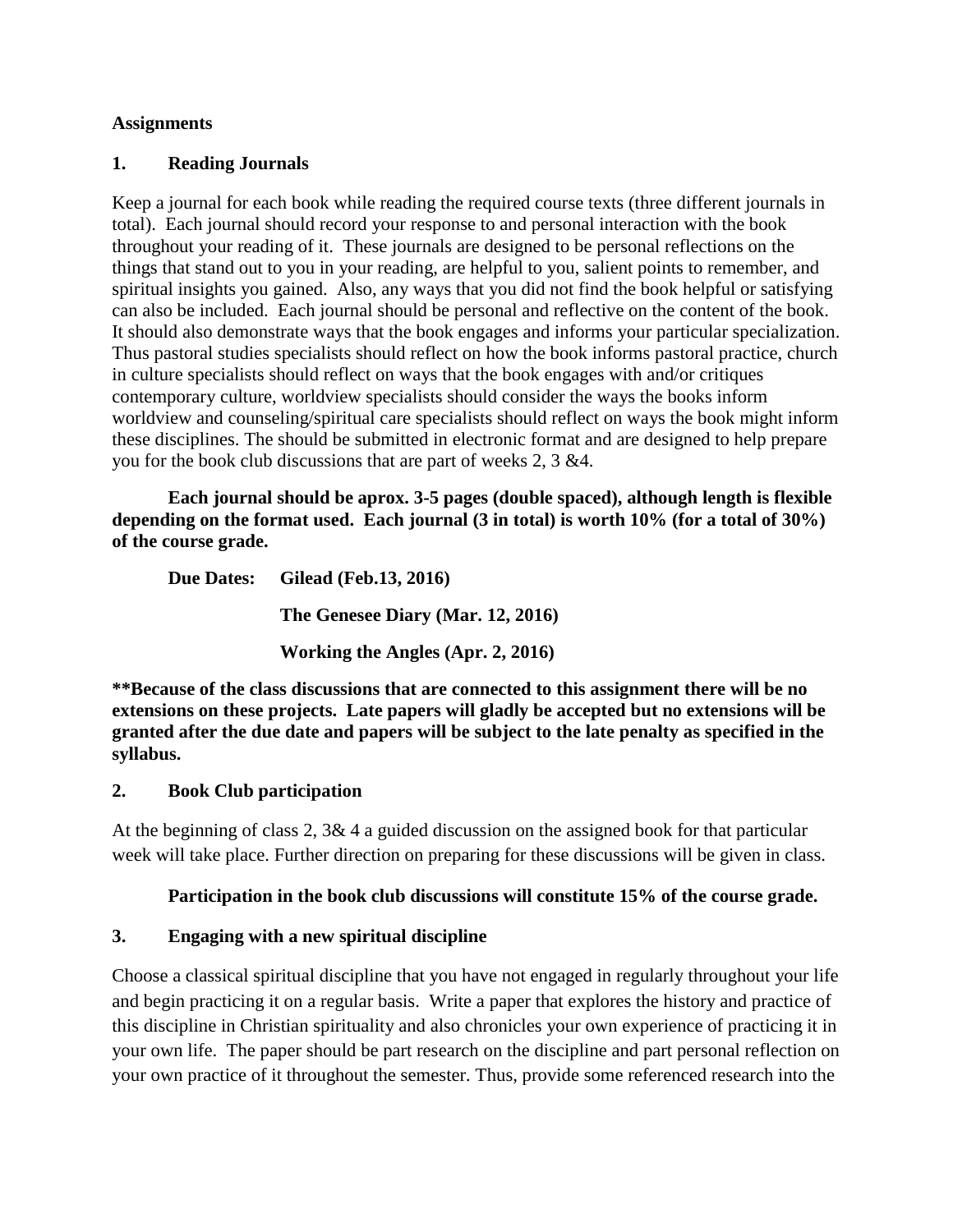background of the specific discipline that you have chosen and also provide reflection on your experience of practicing it over the course of the semester.

# **The paper should be 8-10 pages in length (double spaced) and will constitute 25% of the final course grade. Due Date: Apr. 2, 2016. Developing an introductory theology of spirituality**

# **4. Specialization Paper: An applicational Theology of Spirituality**

This first part of this paper (aprox. 7-9 pages) should explore the biblical, historical and theological foundations of Christian spirituality. What are some key biblical themes and texts? What does church tradition offer to our understanding of spiritual formation? What doctrines or attributes of God are key? What practices do you think are essential to spiritual formation? The second part of the paper should address the issue of how these foundational concepts of Christian spirituality relate to your specialization (aprox. 3-5 pages). The following ideas should be considered;

Church and Culture: What message does Christian spirituality have to offer to contemporary Canadian culture? How does a philosophy of Christian spirituality and its practices engage with contemporary culture and where do you see possible connections that Christian spirituality has to offer to the culture?

Counseling and Spiritual Care: How does Christian spirituality influence counseling and/or spiritual care? Articulate a cogent vision for the way that Christian spirituality and spiritual practices can/should be integrated into the work of counseling and care.

Christian Worldview: How does Christian spirituality differ from at least one other form of spirituality that is a part of the current Canadian landscape? Compare and contrast another religion and its vision for spiritual formation with that of Christian spirituality.

Pastoral Studies: How will your ministry be influenced and informed by Christian spiritual disciplines? Offer an overview of the role that spirituality will play in your ongoing ministry. Articulate a plan for your own ongoing spiritual development in light of the various demands of Christian ministry.

It is understood that this paper will not be comprehensive, but it should offer a good beginning engagement with the concept of Christian spirituality from a theological perspective and offer some beginning reflection on how it relates to your particular specialization.

**This paper should be 10-15 pages in length (double spaced) and is due on Apr. 11th, 2016. This paper will constitute 30% of the course grade.**